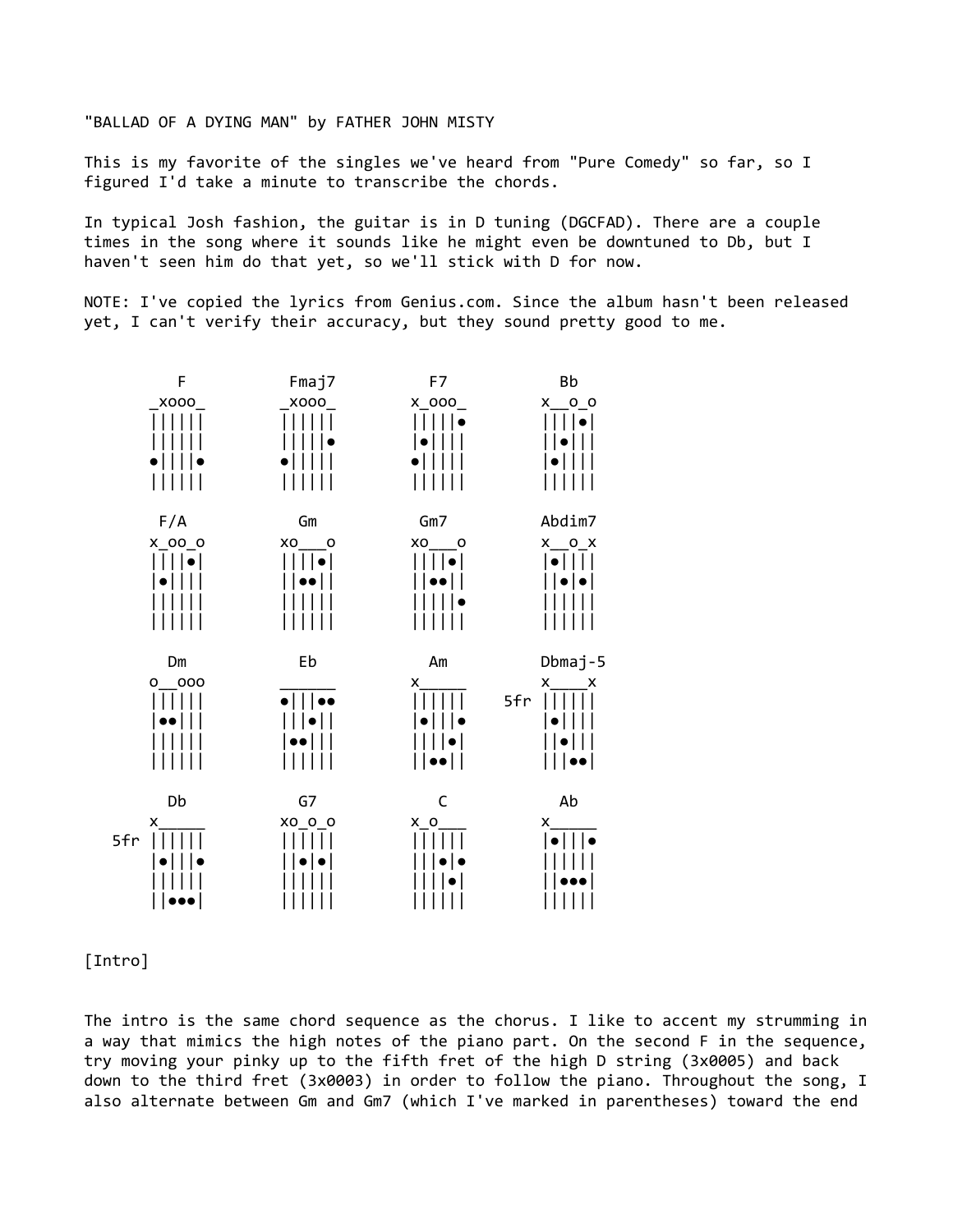```
of phrases in order to get the higher F-note of the keys, even though it sounds like
Josh plays it as a straight Gm.
F Fmaj7 F7 F Bb F/A Gm Abdim7 Gm (Gm7)
[Verse 1]
F Dm Eb Gm (Gm7)
Naturally the dying man wonders to himself:
F Dm Eb Gm (Gm7)
Has commentary been more lucid than anybody else?
Am F7
And had he successively beaten back the rising tide
           Dm Dbmaj-5
Of idiots, dilettantes, and fools
             Abdim7 Gm
On his watch while he was alive
F Abdim7 Db Dm
Lord, just a little more time
[Chorus 1]
   F Fmaj7 F7 F
Oh, in no time at all
            Bb F/A Gm
This'll be the distant past
G7 Gm (Gm7)
Ooh
[Verse 2]
F Dm Eb Gm (Gm7)
So says the dying man once I'm in the box
F Dm Eb Gm (Gm7)
Just think of all the overrated hacks running amok
 Am F7
And all of the pretentious, ignorant voices that will go unchecked
            Dm Dbmaj-5
The homophobes, hipsters, and 1%
                    Abdim7 Gm
The false feminists he'd managed to detect
F Abdim7 Db Dm
Oh, who will critique them once he's left?
[Chorus 2]
```